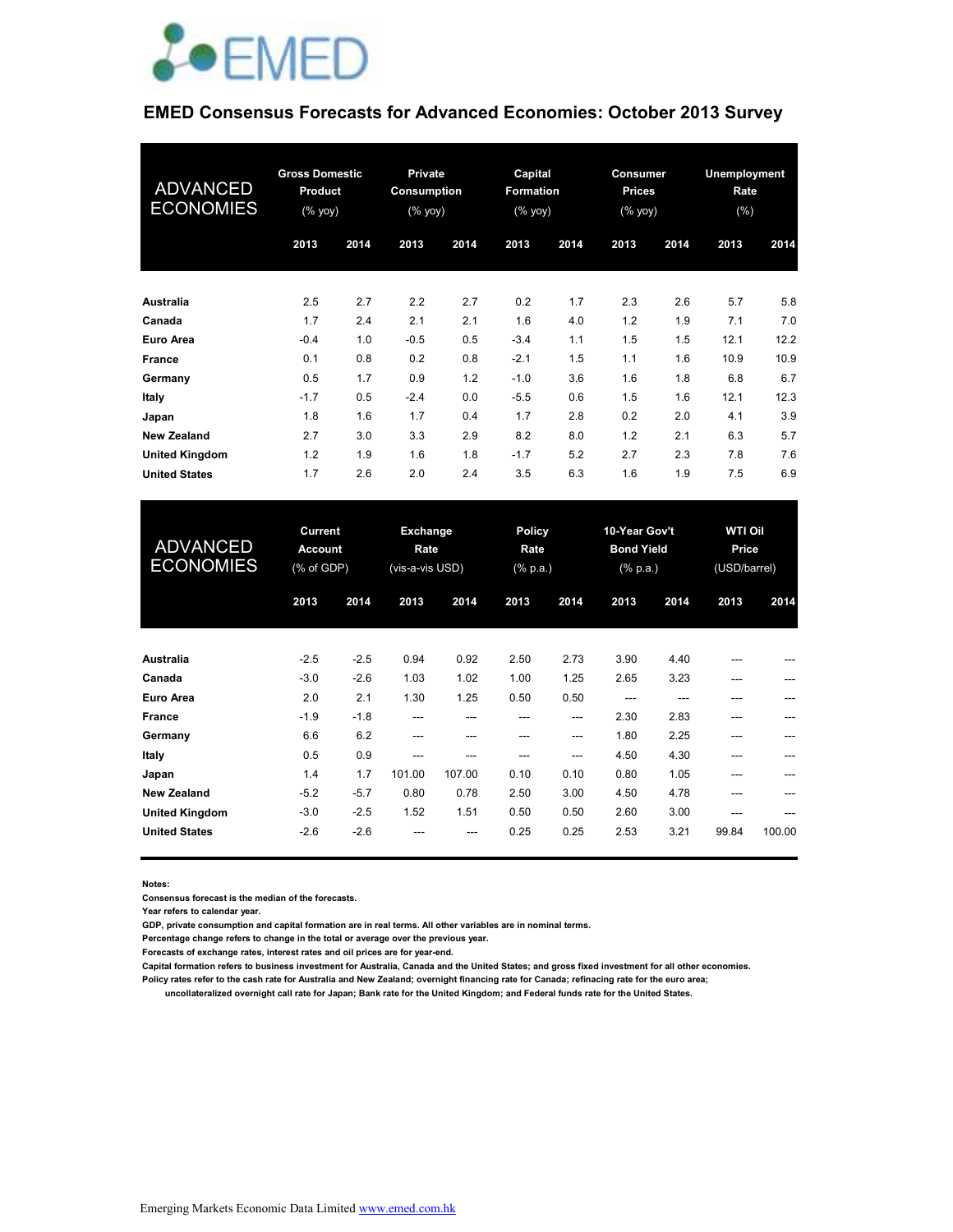

#### **EMED Consensus Forecasts for Emerging Markets: October 2013 Survey**

|                       | <b>Gross Domestic</b> |      | Private     |      |            | Fixed<br>Consumer |               |      | Unemployment |      |
|-----------------------|-----------------------|------|-------------|------|------------|-------------------|---------------|------|--------------|------|
| <b>EMERGING</b>       | Product               |      | Consumption |      | Investment |                   | <b>Prices</b> |      | Rate         |      |
| <b>MARKETS</b>        | $(%$ yoy)             |      | (% yoy)     |      | $(%$ yoy)  |                   | (% yoy)       |      | (%)          |      |
|                       | 2013                  | 2014 | 2013        | 2014 | 2013       | 2014              | 2013          | 2014 | 2013         | 2014 |
|                       |                       |      |             |      |            |                   |               |      |              |      |
|                       |                       |      |             |      |            |                   |               |      |              |      |
| Argentina             | 3.3                   | 2.9  | 5.4         | 4.2  | 3.2        | 4.9               | 11.3          | 13.1 | 7.4          | 7.7  |
| <b>Brazil</b>         | 2.6                   | 3.0  | 2.4         | 2.9  | 5.1        | 4.0               | 6.0           | 5.8  | 5.8          | 5.7  |
| Chile                 | 4.5                   | 4.5  | 5.8         | 4.2  | 6.3        | 4.7               | 2.4           | 3.3  | 6.4          | 6.4  |
| China                 | 7.6                   | 7.5  | 8.0         | 8.5  | 7.5        | 7.2               | 2.7           | 3.2  | 4.1          | 4.1  |
| Colombia              | 4.0                   | 4.5  | 4.5         | 4.8  | 6.5        | 9.3               | 2.6           | 3.2  | 10.0         | 9.9  |
| <b>Czech Republic</b> | $-0.8$                | 1.7  | 0.5         | 1.4  | $-3.1$     | 1.5               | 1.6           | 1.8  | 7.8          | 8.0  |
| <b>Hong Kong</b>      | 3.0                   | 3.5  | 4.5         | 4.0  | 3.0        | 5.3               | 4.0           | 3.7  | 3.4          | 3.3  |
| Hungary               | 0.4                   | 1.6  | 0.1         | 1.4  | $-0.5$     | 2.0               | 2.2           | 3.0  | 10.8         | 10.7 |
| India                 | 5.1                   | 5.9  | 4.4         | 6.2  | 3.4        | 5.6               | 7.5           | 6.9  | ---          | ---  |
| Indonesia             | 5.8                   | 6.0  | 4.9         | 5.0  | 5.8        | 7.0               | 7.0           | 5.8  | 6.3          | 6.1  |
| <b>Malaysia</b>       | 4.7                   | 5.0  | 7.0         | 5.7  | 8.5        | 8.0               | 2.1           | 2.6  | 3.1          | 3.1  |
| Mexico                | 1.9                   | 3.7  | 2.8         | 3.5  | 2.3        | 5.1               | 3.8           | 3.6  | 4.9          | 4.6  |
| <b>Philippines</b>    | 6.6                   | 6.1  | 5.5         | 5.4  | 10.1       | 8.5               | 3.0           | 3.8  | 7.1          | 7.0  |
| Poland                | 1.2                   | 2.5  | 0.5         | 2.0  | $-1.4$     | 2.7               | 1.1           | 2.0  | 12.7         | 10.9 |
| Russia                | 2.4                   | 3.1  | 4.3         | 4.0  | 2.0        | 4.6               | 6.5           | 5.6  | 5.8          | 5.7  |
| Singapore             | 2.5                   | 3.7  | 2.8         | 3.5  | 2.5        | 4.5               | 2.8           | 3.2  | 2.0          | 2.0  |
| South Korea           | 2.6                   | 3.5  | 1.9         | 2.7  | 2.5        | 3.5               | 1.7           | 2.5  | 3.2          | 3.2  |
| Taiwan                | 2.5                   | 3.5  | 1.5         | 2.3  | 3.5        | 3.8               | 1.3           | 1.7  | 4.2          | 4.1  |
| <b>Thailand</b>       | 4.0                   | 4.5  | 3.0         | 3.8  | 4.7        | 6.5               | 2.6           | 3.0  | 0.7          | 0.8  |
| <b>Turkev</b>         | 3.6                   | 4.0  | 3.3         | 4.1  | 3.8        | 6.7               | 7.3           | 6.5  | 9.4          | 9.1  |

| <b>EMERGING</b><br><b>MARKETS</b> |          | Money<br><b>Supply M2</b><br>(% yoy) |      | <b>Merchandise</b><br><b>Exports</b><br>$(%$ yoy) | <b>Merchandise</b><br>Imports<br>$(%$ yoy) |      |        | Current<br><b>Account</b><br>(% of GDP) |       | Exchange<br>Rate<br>(vis-a-vis USD) |  |
|-----------------------------------|----------|--------------------------------------|------|---------------------------------------------------|--------------------------------------------|------|--------|-----------------------------------------|-------|-------------------------------------|--|
|                                   | 2013     | 2014                                 | 2013 | 2014                                              | 2013                                       | 2014 | 2013   | 2014                                    | 2013  | 2014                                |  |
|                                   |          |                                      |      |                                                   |                                            |      |        |                                         |       |                                     |  |
| Argentina                         | 30.0     | 28.0                                 | 4.0  | 4.5                                               | 7.7                                        | 6.3  | $-0.2$ | $-0.7$                                  | 5.90  | 6.90                                |  |
| <b>Brazil</b>                     | 14.0     | 13.5                                 | 2.6  | 6.7                                               | 6.7                                        | 5.2  | $-3.2$ | $-3.2$                                  | 2.20  | 2.28                                |  |
| Chile                             | 12.2     | 13.8                                 | 4.1  | 5.0                                               | 6.5                                        | 4.9  | $-4.2$ | $-4.0$                                  | 500   | 515                                 |  |
| China                             | 13.5     | 12.3                                 | 8.0  | 7.4                                               | 7.0                                        | 8.1  | 2.5    | 2.3                                     | 6.10  | 6.03                                |  |
| Colombia                          | 18.3     | 17.3                                 | 3.7  | 7.7                                               | 5.7                                        | 8.3  | $-3.3$ | $-3.5$                                  | 1900  | 1923                                |  |
| <b>Czech Republic</b>             | $\cdots$ | $\overline{a}$                       | 1.2  | 5.5                                               | 0.3                                        | 5.3  | $-2.0$ | $-2.1$                                  | 20.1  | 20.2                                |  |
| <b>Hong Kong</b>                  | 8.0      | 8.0                                  | 6.1  | 7.8                                               | 7.0                                        | 8.0  | 1.7    | 1.8                                     | 7.77  | 7.79                                |  |
| Hungary                           | 4.3      | 7.0                                  | 3.0  | 4.4                                               | 4.0                                        | 5.5  | 1.9    | 2.0                                     | 233   | 237                                 |  |
| India                             | 14.2     | 15.3                                 | 11.0 | 13.4                                              | 10.0                                       | 12.6 | $-4.2$ | $-3.8$                                  | 60.0  | 59.7                                |  |
| Indonesia                         | 14.0     | 11.3                                 | 4.4  | 6.7                                               | 1.1                                        | 5.8  | $-2.9$ | $-2.4$                                  | 10800 | 10800                               |  |
| Malaysia                          | 8.9      | 10.0                                 | 1.5  | 5.8                                               | 5.5                                        | 6.8  | 4.8    | 4.0                                     | 3.10  | 3.14                                |  |
| Mexico                            | 8.5      | 11.2                                 | 3.9  | 8.0                                               | 5.4                                        | 7.0  | $-1.3$ | $-1.4$                                  | 12.6  | 12.6                                |  |
| <b>Philippines</b>                | 10.0     | 10.3                                 | 2.8  | 7.8                                               | 3.1                                        | 8.1  | 2.8    | 2.5                                     | 42.0  | 42.8                                |  |
| Poland                            | 5.7      | 7.1                                  | 4.9  | 6.1                                               | 0.4                                        | 5.2  | $-2.4$ | $-2.9$                                  | 3.27  | 3.30                                |  |
| Russia                            | 12.5     | 14.5                                 | 0.4  | 2.6                                               | 7.0                                        | 6.0  | 2.5    | 1.8                                     | 32.5  | 32.9                                |  |
| Singapore                         | 8.0      | 6.9                                  | 2.9  | 4.4                                               | 2.6                                        | 4.2  | 17.0   | 17.4                                    | 1.25  | 1.24                                |  |
| South Korea                       | 6.8      | 7.4                                  | 4.4  | 6.5                                               | 4.3                                        | 6.0  | 3.6    | 3.1                                     | 1080  | 1090                                |  |
| Taiwan                            | 4.7      | 5.5                                  | 4.0  | 6.0                                               | 4.1                                        | 5.0  | 9.0    | 9.0                                     | 29.8  | 29.5                                |  |
| <b>Thailand</b>                   | 10.3     | 10.0                                 | 4.7  | 7.7                                               | 5.0                                        | 7.5  | 0.9    | 1.0                                     | 31.0  | 30.9                                |  |
| Turkey                            | 15.1     | 16.1                                 | 5.8  | 6.3                                               | 6.0                                        | 6.6  | $-6.8$ | $-7.0$                                  | 1.96  | 1.97                                |  |

**Notes:** 

**Consensus forecast is the median of the forecasts.**

**Year refers to calendar year except for India for which fiscal year (April to March) is used.**

**GDP, private consumption and fixed investment are in real terms. All other variables are in nominal terms.**

**Percentage change refers to change in the total or average over the previous year, except for money supply growth which is** 

 **based on year-end figures. Forecasts of exchange rates and interest rates are for year-end.**

Emerging Markets Economic Data Limited www.emed.com.hk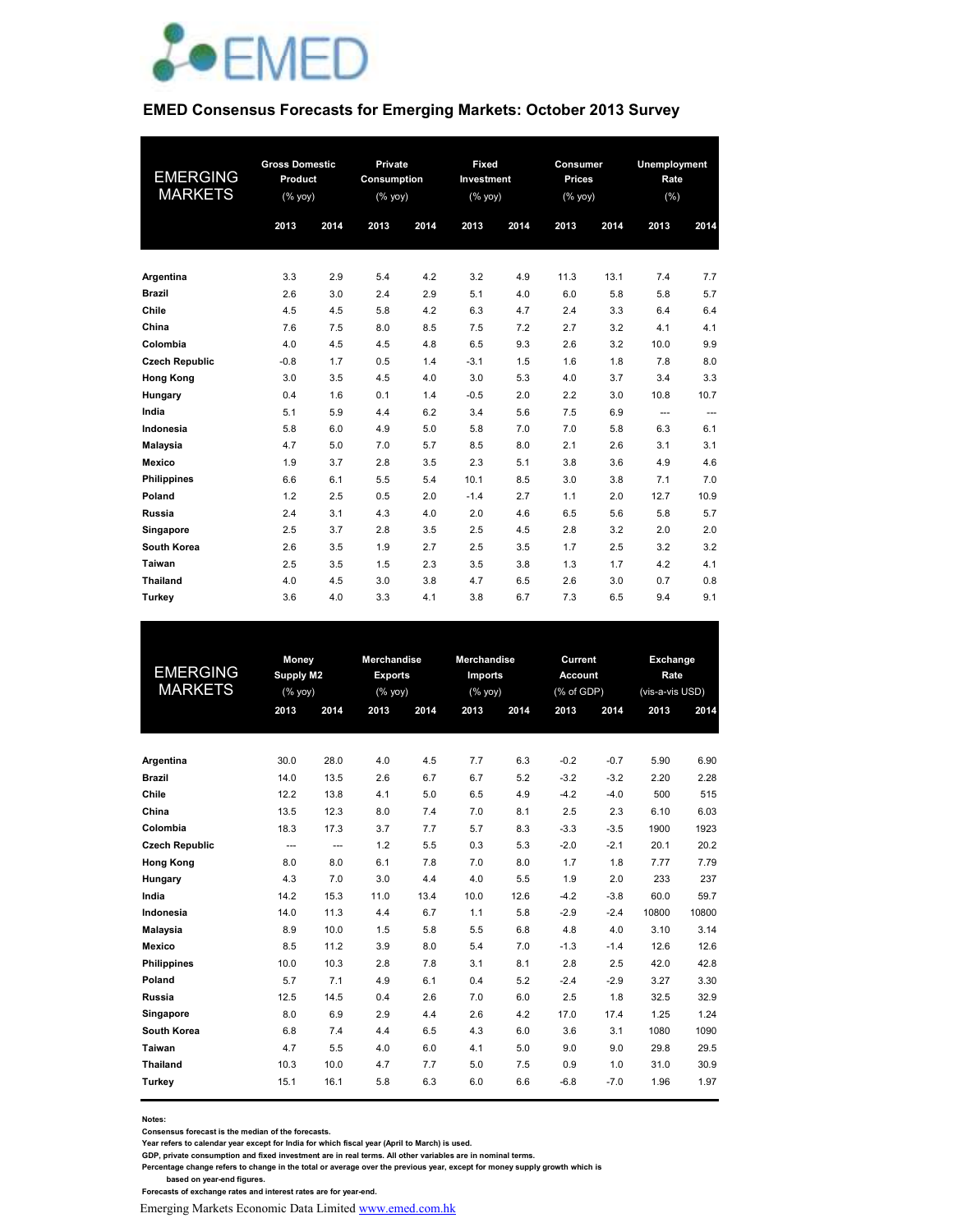

# **EMED Consensus Forecasts for the United States: October 2013 Survey**

| <b>UNITED STATES</b>         | <b>Gross Domestic</b><br>Product<br>(% yoy) |      | <b>Consumer</b><br><b>Prices</b><br>(% yoy) |      | <b>UNITED STATES</b>                | <b>Gross Domestic</b><br>Product<br>(% yoy) |      | Consumer<br><b>Prices</b><br>(% yoy) |      |
|------------------------------|---------------------------------------------|------|---------------------------------------------|------|-------------------------------------|---------------------------------------------|------|--------------------------------------|------|
|                              | 2013                                        | 2014 | 2013                                        | 2014 |                                     | 2013                                        | 2014 | 2013                                 | 2014 |
|                              |                                             |      |                                             |      |                                     |                                             |      |                                      |      |
| <b>ABN AMRO</b>              | 1.7                                         | 3.2  | 1.5                                         | 1.9  | <b>ITOCHU Institute</b>             | 1.6                                         | 2.4  | 1.4                                  | 1.7  |
| <b>Action Economics</b>      | 1.6                                         | 2.4  | 1.5                                         | 2.0  | <b>KBC</b>                          | 1.9                                         | 2.8  | 1.5                                  | 1.9  |
| <b>AIB Global Treasury</b>   | 1.7                                         | 2.8  | 1.5                                         | 1.5  | <b>Mesirow Financial</b>            | 1.5                                         | 2.5  | 1.5                                  | 1.5  |
| <b>Allianz</b>               | 1.7                                         | 2.5  | 1.6                                         | 2.0  | <b>Moody's Analytics</b>            | 1.6                                         | 3.1  | 1.5                                  | 1.8  |
| Asiya Investments            | 1.5                                         | 2.0  | 1.6                                         | 1.9  | Morgan Keegan                       | 2.1                                         | 2.5  | 2.1                                  | 2.1  |
| <b>Bank Julius Baer</b>      | 1.8                                         | 2.4  | 1.6                                         | 1.9  | <b>Mortgage Bankers Association</b> | 2.2                                         | 2.4  | 1.9                                  | 2.1  |
| <b>Bank of Ireland</b>       | 1.7                                         | 2.7  | 1.5                                         | 1.8  | <b>NAR</b>                          | 1.7                                         | 2.6  | 1.8                                  | 3.2  |
| <b>Barclays Capital</b>      | 1.6                                         | 2.3  | 1.5                                         | 1.8  | <b>National Bank of Canada</b>      | 1.6                                         | 2.6  | 1.5                                  | 1.7  |
| <b>BayernLB</b>              | 1.7                                         | 2.5  | 1.6                                         | 2.0  | <b>Natixis</b>                      | 1.6                                         | 2.2  | 1.5                                  | 1.8  |
| <b>BBVA</b>                  | 1.8                                         | 2.3  | 1.6                                         | 2.3  | <b>NIESR</b>                        | 1.7                                         | 2.4  | 1.0                                  | 1.7  |
| <b>BHF Bank</b>              | 1.5                                         | 2.7  | 1.5                                         | 1.9  | <b>NLI Research Institute</b>       | 1.6                                         | 2.5  | 1.5                                  | 1.6  |
| <b>BMO Capital Markets</b>   | 2.2                                         | 3.2  | 1.4                                         | 1.7  | Nordea                              | 1.7                                         | 2.9  | 1.6                                  | 2.1  |
| <b>BNP Paribas</b>           | 1.5                                         | 2.2  | 1.6                                         | 1.9  | <b>Northern Trust</b>               | 1.6                                         | 2.7  | 1.5                                  | 1.9  |
| <b>BWC Capital Markets</b>   | 2.1                                         | 2.5  | 1.7                                         | 2.0  | <b>PNC</b>                          | 1.6                                         | 2.5  | 1.6                                  | 2.0  |
| <b>Capital Economics</b>     | 1.5                                         | 2.5  | 1.6                                         | 1.8  | Prometeia                           | 1.7                                         | 2.6  | 1.6                                  | 1.7  |
| <b>CIBC World Markets</b>    | 1.5                                         | 3.2  | 1.6                                         | 2.1  | <b>Raymond James</b>                | 1.6                                         | 2.7  | 1.5                                  | 1.9  |
| <b>Comerica Bank</b>         | 1.6                                         | 2.7  | 1.4                                         | 1.9  | <b>Renaissance Capital</b>          | 1.9                                         | 2.8  | 2.0                                  | n.a. |
| Commerzbank                  | 1.5                                         | 2.8  | 1.8                                         | 1.8  | Royal Bank of Canada                | 1.6                                         | 2.7  | 1.6                                  | 1.8  |
| <b>Credit Agricole</b>       | 1.7                                         | 2.7  | 1.6                                         | 1.9  | <b>Schroders</b>                    | 1.6                                         | 2.7  | 1.6                                  | 1.5  |
| <b>Credit Suisse</b>         | 1.6                                         | 2.5  | 1.5                                         | 1.4  | <b>Scotia Capital</b>               | 1.6                                         | 2.6  | 1.6                                  | 2.1  |
| Daiwa Institute of Research  | 2.1                                         | 2.7  | 2.1                                         | 2.2  | <b>Societe Generale</b>             | 1.8                                         | 3.1  | 1.6                                  | 1.5  |
| <b>Danske Bank</b>           | 1.9                                         | 2.7  | 1.6                                         | 1.6  | <b>Standard &amp; Poor's</b>        | 1.7                                         | 2.8  | 1.5                                  | 1.5  |
| <b>DBS Bank</b>              | 1.6                                         | 2.2  | 1.6                                         | 2.0  | <b>Standard Chartered</b>           | 1.6                                         | 2.5  | 1.3                                  | 1.7  |
| <b>Deka Bank</b>             | 1.5                                         | 2.3  | 1.6                                         | 2.2  | <b>TD Economics</b>                 | 2.1                                         | 2.8  | 1.4                                  | 2.2  |
| <b>Desjardins</b>            | 1.7                                         | 2.8  | 1.6                                         | 1.7  | <b>UniCredit Group</b>              | 2.1                                         | 2.6  | 2.3                                  | 2.5  |
| <b>DIW</b>                   | 1.6                                         | 1.7  | 1.8                                         | 1.7  | <b>UOB</b>                          | 1.5                                         | 3.0  | 1.3                                  | 1.5  |
| DZ Bank                      | 1.7                                         | 3.0  | 1.6                                         | 2.2  | <b>Wells Fargo</b>                  | 2.0                                         | 2.3  | 2.0                                  | 2.3  |
| <b>Experian Economics</b>    | 1.9                                         | 2.9  | 1.5                                         | 2.0  |                                     |                                             |      |                                      |      |
| <b>Fannie Mae</b>            | 1.6                                         | 2.3  | 1.5                                         | 1.5  | <b>CONSENSUS</b>                    |                                             |      |                                      |      |
| <b>First Trust Advisors</b>  | 1.6                                         | 2.8  | 1.6                                         | 2.0  | Median                              | 1.6                                         | 2.6  | 1.6                                  | 1.9  |
| <b>Freddie Mac</b>           | 2.1                                         | 3.0  | 1.5                                         | 2.0  | Mean                                | 1.7                                         | 2.6  | 1.6                                  | 1.9  |
| Handelsbanken                | 1.6                                         | 2.6  | 1.4                                         | 1.9  | High                                | 2.2                                         | 3.2  | 2.3                                  | 3.2  |
| <b>ING</b>                   | 1.7                                         | 2.7  | 1.7                                         | 1.8  | Low                                 | 1.5                                         | 1.7  | 1.0                                  | 1.4  |
| <b>Intesa Sanpaolo</b>       | 1.6                                         | 3.1  | 1.5                                         | 1.6  | <b>Standard Deviation</b>           | 0.2                                         | 0.3  | 0.2                                  | 0.3  |
| Continues in the next column |                                             |      |                                             |      |                                     |                                             |      |                                      |      |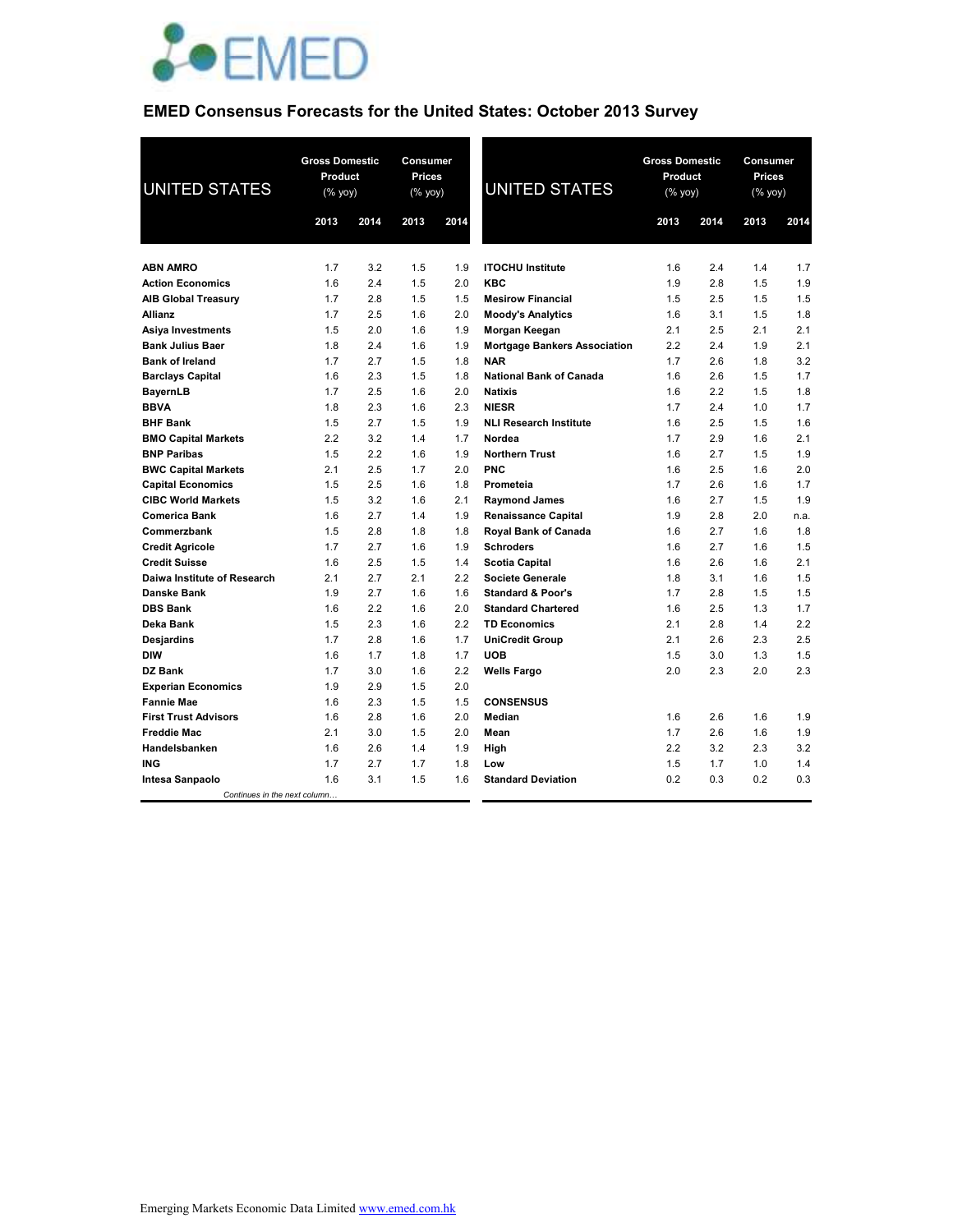

# **EMED Consensus Forecasts for the Euro Area: October 2013 Survey**

| <b>EURO AREA</b>           | <b>Gross Domestic</b><br>Product<br>(% yoy) |      | <b>Gross Domestic</b><br>Consumer<br><b>Prices</b><br>Product<br><b>EURO AREA</b><br>(% yoy)<br>(% yoy) |      |                               | Consumer<br><b>Prices</b><br>(% yoy) |      |      |      |
|----------------------------|---------------------------------------------|------|---------------------------------------------------------------------------------------------------------|------|-------------------------------|--------------------------------------|------|------|------|
|                            | 2013                                        | 2014 | 2013                                                                                                    | 2014 |                               | 2013                                 | 2014 | 2013 | 2014 |
|                            |                                             |      |                                                                                                         |      |                               |                                      |      |      |      |
| <b>ABN AMRO</b>            | $-0.5$                                      | 1.3  | 1.4                                                                                                     | 1.1  | <b>ING</b>                    | $-0.2$                               | 1.1  | 1.5  | 1.7  |
| <b>Action Economics</b>    | $-0.6$                                      | 1.0  | 1.5                                                                                                     | 1.7  | Intesa Sanpaolo               | $-0.3$                               | 1.0  | 1.5  | 1.6  |
| <b>AIB Global Treasury</b> | $-0.5$                                      | 1.2  | 1.5                                                                                                     | 1.5  | <b>KBC</b>                    | $-0.4$                               | 1.1  | 1.4  | 1.5  |
| <b>Allianz</b>             | $-0.3$                                      | 1.5  | 1.5                                                                                                     | 1.5  | <b>Mizuho Securities</b>      | $-0.6$                               | 0.8  | 1.4  | 1.4  |
| Asiya Investments          | $-0.4$                                      | 0.2  | 1.5                                                                                                     | 1.5  | Monte Dei Paschi Di Siena     | $-0.4$                               | 1.0  | 1.4  | 1.6  |
| <b>Bank Julius Baer</b>    | $-0.6$                                      | 1.0  | 1.3                                                                                                     | 1.4  | <b>Natixis</b>                | $-0.4$                               | 0.8  | 1.4  | 1.3  |
| <b>Bank of Ireland</b>     | $-0.4$                                      | 1.0  | 1.5                                                                                                     | 1.5  | <b>NIESR</b>                  | $-0.6$                               | 0.8  | 1.6  | 1.4  |
| <b>Barclays Capital</b>    | $-0.3$                                      | 1.3  | 1.4                                                                                                     | 1.2  | <b>NLI Research Institute</b> | $-0.3$                               | 0.9  | 1.6  | 1.6  |
| <b>BayernLB</b>            | $-0.4$                                      | 0.9  | 1.6                                                                                                     | 1.6  | Nordea                        | $-0.5$                               | 1.0  | 1.4  | 1.3  |
| <b>BBVA</b>                | $-0.4$                                      | 1.0  | 1.5                                                                                                     | 1.4  | Prometeia                     | $-0.3$                               | 1.0  | 1.5  | 1.7  |
| <b>BHF Bank</b>            | $-0.4$                                      | 1.0  | 1.5                                                                                                     | 1.8  | <b>Renaissance Capital</b>    | $-0.5$                               | 1.5  | 1.7  | n.a. |
| <b>BMO Capital Markets</b> | $-0.7$                                      | 0.7  | 1.4                                                                                                     | 1.6  | Royal Bank of Canada          | $-0.2$                               | 1.1  | 1.5  | 1.5  |
| <b>BNP Paribas</b>         | $-0.3$                                      | 1.1  | 1.5                                                                                                     | 1.3  | <b>Schroders</b>              | $-0.5$                               | 1.0  | 1.5  | 1.3  |
| <b>BWC Capital Markets</b> | $-0.3$                                      | 0.8  | 1.6                                                                                                     | 1.7  | <b>Scotia Capital</b>         | $-0.5$                               | 0.7  | 1.2  | 1.6  |
| <b>Capital Economics</b>   | $-0.3$                                      | 0.5  | 1.5                                                                                                     | 1.0  | <b>Societe Generale</b>       | $-0.3$                               | 0.6  | 1.5  | 1.4  |
| <b>CIBC World Markets</b>  | $-0.7$                                      | 1.2  | 2.1                                                                                                     | 2.2  | <b>Standard Chartered</b>     | $-0.5$                               | 1.3  | 1.5  | 1.3  |
| Commerzbank                | $-0.4$                                      | 0.7  | 1.5                                                                                                     | 1.5  | <b>TD Economics</b>           | $-0.3$                               | 1.1  | 1.4  | 1.5  |
| <b>Credit Agricole</b>     | $-0.3$                                      | 1.0  | 1.5                                                                                                     | 1.4  | <b>UniCredit Group</b>        | 0.1                                  | 1.2  | 2.0  | 1.8  |
| <b>Credit Suisse</b>       | $-0.2$                                      | 1.3  | 1.6                                                                                                     | 1.7  | <b>UOB</b>                    | $-0.4$                               | 1.0  | 1.5  | 1.5  |
| Danske Bank                | $-0.4$                                      | 1.2  | 1.7                                                                                                     | 1.6  |                               |                                      |      |      |      |
| <b>DBS Bank</b>            | $-0.6$                                      | 0.1  | 1.5                                                                                                     | 1.9  |                               |                                      |      |      |      |
| Deka Bank                  | $-0.4$                                      | 1.0  | 1.4                                                                                                     | 1.5  |                               |                                      |      |      |      |
| <b>DIW</b>                 | $-0.5$                                      | 0.9  | 1.5                                                                                                     | 1.6  | <b>CONSENSUS</b>              |                                      |      |      |      |
| <b>DZ Bank</b>             | $-0.4$                                      | 1.2  | 1.7                                                                                                     | 1.9  | Median                        | $-0.4$                               | 1.0  | 1.5  | 1.5  |
| <b>ETLA</b>                | $-0.5$                                      | 0.9  | 1.8                                                                                                     | 1.7  | Mean                          | $-0.4$                               | 1.0  | 1.5  | 1.5  |
| <b>EUROFER</b>             | $-0.2$                                      | 1.2  | 1.7                                                                                                     | 1.6  | High                          | 0.3                                  | 1.5  | 2.2  | 2.2  |
| <b>Freddie Mac</b>         | 0.3                                         | 1.5  | 2.2                                                                                                     | 1.9  | Low                           | $-0.7$                               | 0.1  | 1.2  | 1.0  |
| Handelsbanken              | $-0.5$                                      | 1.0  | 1.5                                                                                                     | 1.7  | <b>Standard Deviation</b>     | 0.2                                  | 0.3  | 0.2  | 0.2  |
|                            | Continues in the next column                |      |                                                                                                         |      |                               |                                      |      |      |      |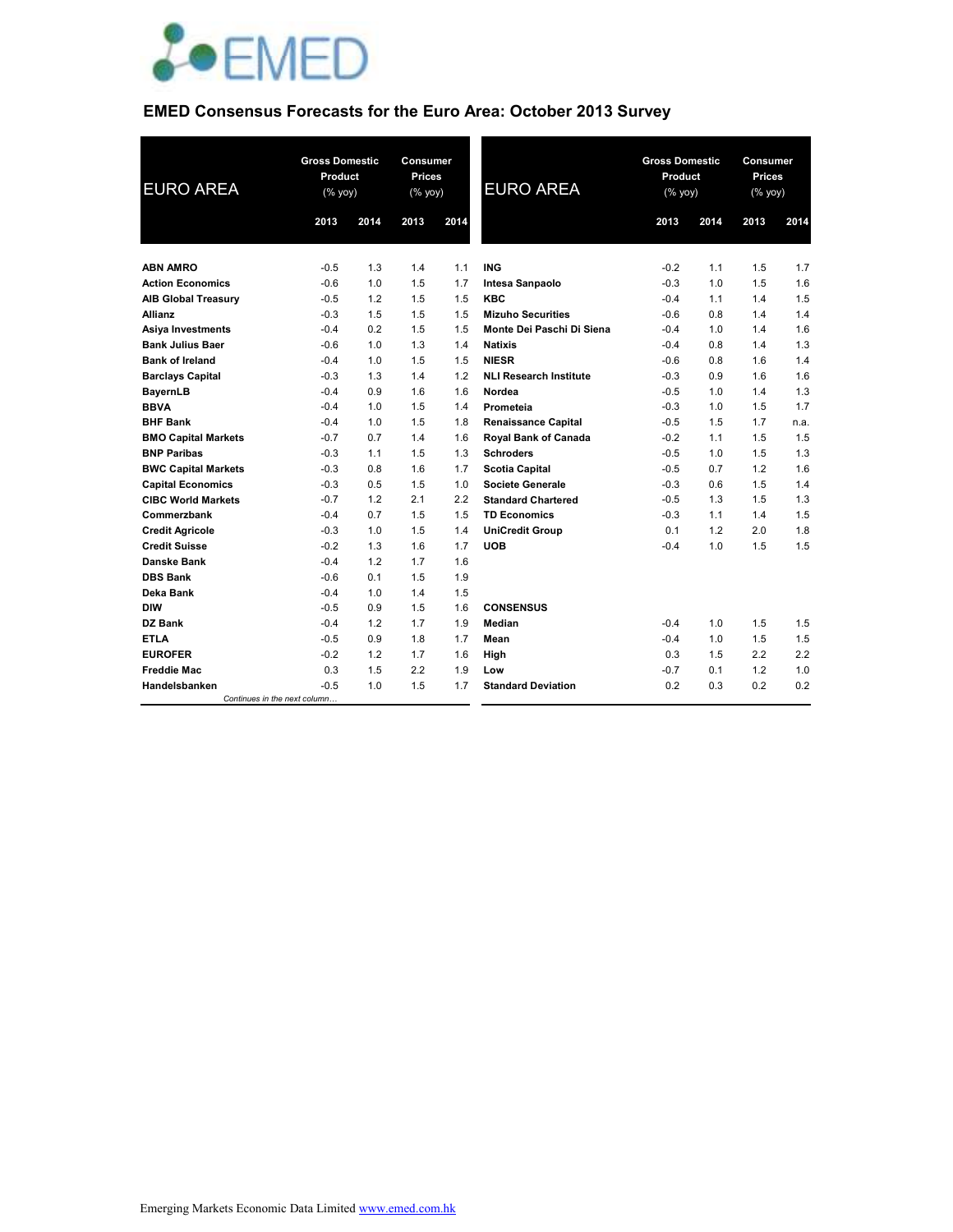

# **EMED Consensus Forecasts for Japan: October 2013 Survey**

| <b>JAPAN</b>                 | <b>Gross Domestic</b><br>Product<br>(% yoy) |      | Consumer<br><b>Prices</b><br>(% yoy) |      | <b>JAPAN</b>                    | <b>Gross Domestic</b><br>Product<br>$(\%$ yoy) |      | Consumer<br><b>Prices</b><br>(% yoy) |      |
|------------------------------|---------------------------------------------|------|--------------------------------------|------|---------------------------------|------------------------------------------------|------|--------------------------------------|------|
|                              | 2013                                        | 2014 | 2013                                 | 2014 |                                 | 2013                                           | 2014 | 2013                                 | 2014 |
|                              |                                             |      |                                      |      |                                 |                                                |      |                                      |      |
| <b>ABN AMRO</b>              | 1.7                                         | 1.8  | 0.4                                  | 2.6  | <b>ING</b>                      | 2.5                                            | 2.7  | $-0.1$                               | 1.7  |
| <b>Action Economics</b>      | 2.0                                         | 1.8  | 0.3                                  | 2.3  | Intesa Sanpaolo                 | 1.9                                            | 1.7  | 0.2                                  | 2.4  |
| <b>AIB Global Treasury</b>   | 1.5                                         | 1.0  | $-0.2$                               | 2.0  | <b>ITOCHU Institute</b>         | 1.9                                            | 1.6  | 0.1                                  | 2.4  |
| <b>Allianz</b>               | 1.8                                         | 1.5  | 0.0                                  | 2.3  | <b>KBC</b>                      | 1.9                                            | 1.6  | 0.3                                  | 2.1  |
| <b>Asiya Investments</b>     | 1.8                                         | 1.3  | 0.0                                  | 2.4  | <b>Mizuho Securities</b>        | 1.9                                            | 1.6  | 0.3                                  | 2.5  |
| <b>Bank Julius Baer</b>      | 1.4                                         | 1.8  | 0.4                                  | 0.8  | <b>Moody's Analytics</b>        | 1.8                                            | 2.1  | 0.2                                  | 1.7  |
| Bank of Tokyo-Mitsubishi UFJ | 2.6                                         | 1.3  | 0.7                                  | 3.3  | <b>Natixis</b>                  | 1.9                                            | 1.2  | 0.0                                  | 2.0  |
| <b>Barclays Capital</b>      | 1.9                                         | 1.5  | 0.3                                  | 2.6  | <b>NIESR</b>                    | 2.1                                            | 1.8  | $-0.4$                               | 1.3  |
| BayernLB                     | 1.7                                         | 1.2  | 0.0                                  | 2.1  | <b>NLI Research Institute</b>   | 1.9                                            | 1.2  | 0.2                                  | 2.3  |
| <b>BBVA</b>                  | 1.7                                         | 1.5  | $-0.1$                               | 0.7  | Nordea                          | 1.6                                            | 1.3  | 0.2                                  | 0.8  |
| <b>BHF Bank</b>              | 1.8                                         | 2.1  | 0.0                                  | 0.8  | Prometeia                       | 2.0                                            | 2.4  | 0.5                                  | 1.2  |
| <b>BMO Capital Markets</b>   | 1.3                                         | 1.4  | $-0.5$                               | 1.7  | <b>Roubini Global Economics</b> | 1.9                                            | 0.7  | 0.3                                  | 1.6  |
| <b>BNP Paribas</b>           | 1.9                                         | 1.2  | 0.2                                  | 2.4  | <b>Royal Bank of Scotland</b>   | 2.1                                            | 1.6  | 0.2                                  | 2.1  |
| <b>BWC Capital Markets</b>   | 1.5                                         | 1.6  | 0.0                                  | 1.7  | <b>Schroders</b>                | 1.6                                            | 1.3  | $-0.1$                               | 1.7  |
| <b>Capital Economics</b>     | 0.9                                         | 1.1  | 0.2                                  | 2.5  | <b>Scotia Capital</b>           | 2.0                                            | 1.8  | 0.9                                  | 1.5  |
| <b>CIBC World Markets</b>    | 1.2                                         | 2.0  | 0.5                                  | 1.2  | <b>Societe Generale</b>         | 2.2                                            | 1.9  | 0.3                                  | 2.6  |
| Commerzbank                  | 1.9                                         | 1.8  | 0.2                                  | 2.0  | <b>Standard Chartered</b>       | 2.1                                            | 1.5  | 0.2                                  | 1.9  |
| <b>Credit Agricole</b>       | 2.0                                         | 2.0  | 0.3                                  | 2.4  | <b>TD Economics</b>             | 1.7                                            | 1.6  | $-0.1$                               | 0.7  |
| <b>Credit Suisse</b>         | 2.0                                         | 2.3  | 0.3                                  | 2.1  | <b>UOB</b>                      | 1.5                                            | 2.5  | $-0.2$                               | 1.5  |
| Daiwa Institute of Research  | 3.0                                         | 1.2  | 0.4                                  | 2.9  |                                 |                                                |      |                                      |      |
| <b>Danske Bank</b>           | 1.6                                         | 1.1  | 0.2                                  | 2.1  |                                 |                                                |      |                                      |      |
| <b>DBS Bank</b>              | 1.8                                         | 0.9  | 0.0                                  | 2.0  | <b>CONSENSUS</b>                |                                                |      |                                      |      |
| Deka Bank                    | 1.8                                         | 1.2  | 0.2                                  | 2.4  | Median                          | 1.9                                            | 1.6  | 0.2                                  | 2.0  |
| <b>DIW</b>                   | 1.3                                         | 1.5  | $-0.2$                               | 0.4  | Mean                            | 1.8                                            | 1.6  | 0.1                                  | 1.9  |
| DZ Bank                      | 2.0                                         | 1.9  | 0.2                                  | 1.8  | High                            | 3.0                                            | 2.7  | 0.9                                  | 3.3  |
| <b>Experian Economics</b>    | 1.7                                         | 1.5  | 0.0                                  | 1.9  | Low                             | 0.7                                            | 0.7  | $-0.5$                               | 0.2  |
| <b>Freddie Mac</b>           | 0.7                                         | 0.7  | 0.0                                  | 0.2  | <b>Standard Deviation</b>       | 0.4                                            | 0.4  | 0.3                                  | 0.7  |
| Continues in the next column |                                             |      |                                      |      |                                 |                                                |      |                                      |      |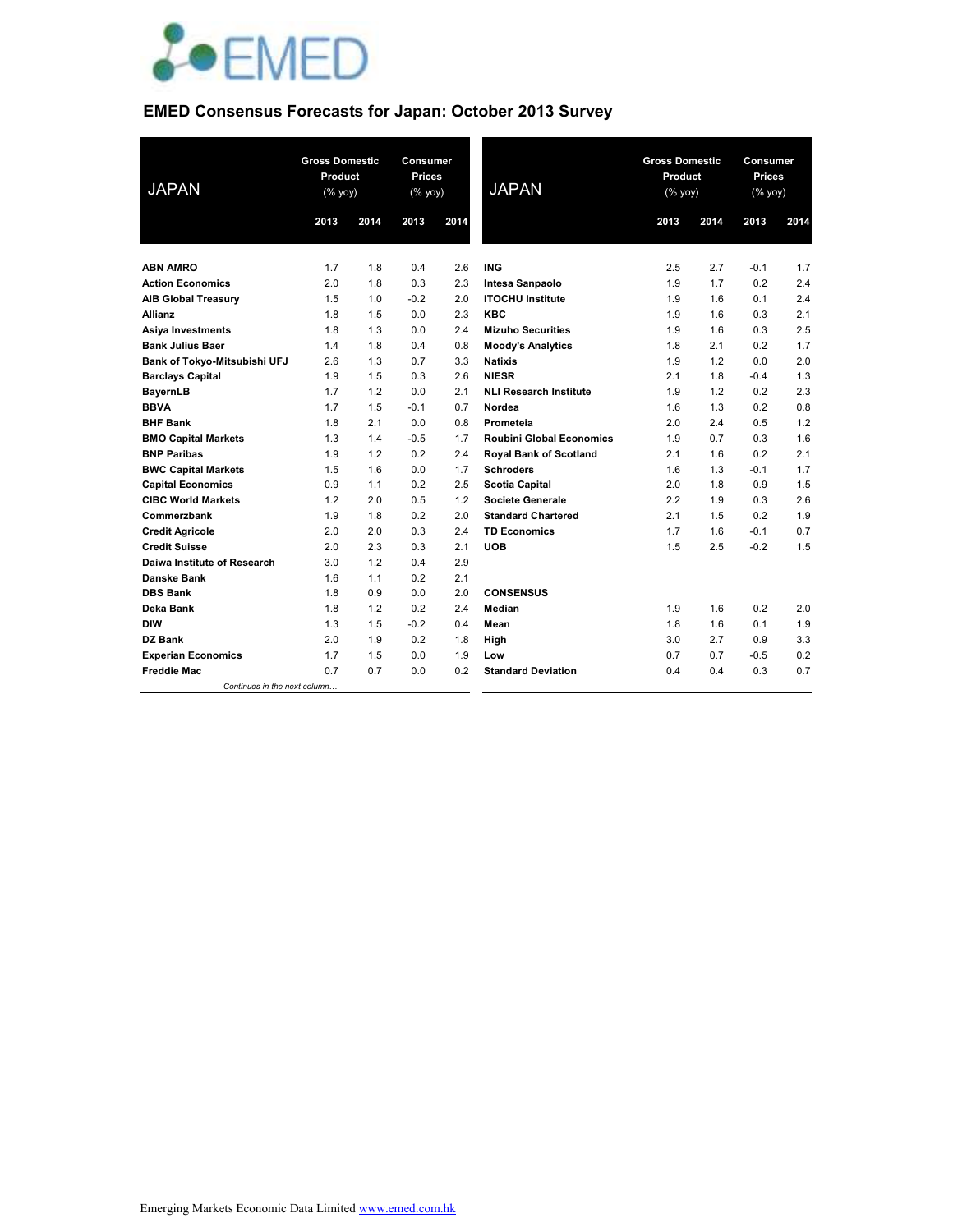

# **EMED Consensus Forecasts for China: October 2013 Survey**

| <b>CHINA</b>                   | <b>Gross Domestic</b><br>Product<br>(% yoy) |      | Consumer<br><b>Prices</b><br>(% yoy) |      | <b>CHINA</b>                    | <b>Gross Domestic</b><br>Product<br>(% yoy) |      | Consumer<br><b>Prices</b><br>(% yoy) |      |
|--------------------------------|---------------------------------------------|------|--------------------------------------|------|---------------------------------|---------------------------------------------|------|--------------------------------------|------|
|                                | 2013                                        | 2014 | 2013                                 | 2014 |                                 | 2013                                        | 2014 | 2013                                 | 2014 |
|                                |                                             |      |                                      |      |                                 |                                             |      |                                      |      |
| <b>ABN AMRO</b>                | 7.5                                         | 8.0  | 3.0                                  | 3.6  | <b>ICBC</b> International       | 7.7                                         | 7.5  | 2.6                                  | 3.3  |
| <b>Action Economics</b>        | 7.5                                         | 7.5  | 2.5                                  | 3.0  | <b>ING</b>                      | 7.7                                         | 7.5  | 2.6                                  | 2.6  |
| Allianz                        | 7.6                                         | 7.4  | 2.5                                  | 2.3  | Intesa Sanpaolo                 | 7.6                                         | 7.3  | 2.5                                  | 3.2  |
| <b>Asiya Investments</b>       | 7.5                                         | 7.2  | 2.7                                  | 3.0  | <b>JP Morgan</b>                | 7.7                                         | 7.6  | 2.5                                  | 3.2  |
| <b>Bank Julius Baer</b>        | 7.0                                         | 7.0  | 2.0                                  | 2.3  | <b>KBC</b>                      | 7.5                                         | 7.4  | 2.6                                  | 2.9  |
| <b>Bank of East Asia</b>       | 7.6                                         | 7.5  | 2.6                                  | 3.0  | <b>Moody's Analytics</b>        | 7.6                                         | 7.5  | 2.6                                  | 3.3  |
| <b>Barclays Capital</b>        | 7.6                                         | 7.1  | 2.5                                  | 3.1  | <b>Natixis</b>                  | 7.6                                         | 7.5  | 2.6                                  | 3.2  |
| <b>BBVA</b>                    | 7.6                                         | 7.6  | 2.8                                  | 3.5  | <b>NIESR</b>                    | 7.4                                         | 7.0  | 2.6                                  | 3.0  |
| <b>BMO Capital Markets</b>     | 7.9                                         | 8.3  | 2.7                                  | 3.8  | <b>NLI Research Institute</b>   | 7.5                                         | 7.6  | 2.7                                  | 3.0  |
| <b>BNP Paribas</b>             | 7.6                                         | 7.3  | 2.9                                  | 3.2  | Nordea                          | 7.5                                         | 7.3  | 3.0                                  | 3.5  |
| <b>BWC Capital Markets</b>     | 7.5                                         | 7.2  | 2.9                                  | 3.3  | <b>Renaissance Capital</b>      | 7.5                                         | 7.0  | 2.5                                  | 2.5  |
| <b>Capital Economics</b>       | 7.5                                         | 7.0  | 2.5                                  | 3.5  | <b>Roubini Global Economics</b> | 7.6                                         | 6.5  | 3.2                                  | 2.9  |
| <b>CICC</b>                    | 7.6                                         | 7.4  | 2.6                                  | 3.0  | <b>Royal Bank of Scotland</b>   | 7.6                                         | 8.2  | 2.6                                  | 3.1  |
| Commerzbank                    | 7.3                                         | 7.5  | 2.5                                  | 3.5  | <b>Schroders</b>                | 7.4                                         | 7.6  | 2.7                                  | 3.0  |
| <b>Credit Agricole</b>         | 7.7                                         | 7.2  | 2.6                                  | 3.4  | <b>Scotia Capital</b>           | 7.3                                         | 7.3  | 3.0                                  | 3.3  |
| <b>Credit Suisse</b>           | 7.6                                         | 7.7  | 2.7                                  | 4.3  | <b>Societe Generale</b>         | 7.6                                         | 6.9  | 2.5                                  | 2.7  |
| Daiwa Institute of Research    | 7.4                                         | 7.2  | 2.8                                  | 3.2  | <b>Standard Chartered</b>       | 7.5                                         | 7.2  | 2.5                                  | 3.0  |
| <b>Danske Bank</b>             | 8.2                                         | 8.3  | 2.7                                  | 3.1  | <b>UniCredit Group</b>          | 8.2                                         | 8.0  | 3.1                                  | 3.5  |
| <b>DBS Bank</b>                | 8.0                                         | 8.5  | 3.5                                  | 3.5  | <b>UOB</b>                      | 7.6                                         | 7.7  | 2.6                                  | 3.1  |
| Deka Bank                      | 7.5                                         | 7.4  | 2.6                                  | 2.8  |                                 |                                             |      |                                      |      |
| <b>DIW</b>                     | 8.3                                         | 7.5  | 3.3                                  | 3.7  |                                 |                                             |      |                                      |      |
| DZ Bank                        | 7.5                                         | 7.9  | 2.7                                  | 3.7  | <b>CONSENSUS</b>                |                                             |      |                                      |      |
| <b>Emerging Advisors Group</b> | 7.7                                         | 7.5  | 3.0                                  | n.a. | <b>Median</b>                   | 7.6                                         | 7.5  | 2.6                                  | 3.2  |
| <b>Erste Group Bank AG</b>     | 8.0                                         | 8.5  | 3.0                                  | n.a. | Mean                            | 7.6                                         | 7.5  | 2.7                                  | 3.2  |
| <b>Experian Economics</b>      | 7.6                                         | 7.6  | 2.5                                  | 3.4  | High                            | 8.3                                         | 8.5  | 3.5                                  | 4.3  |
| <b>Freddie Mac</b>             | 8.1                                         | 7.8  | 3.2                                  | 4.2  | Low                             | 7.0                                         | 6.5  | 2.0                                  | 2.3  |
| Handelsbanken                  | 7.5                                         | 7.3  | 3.5                                  | 3.2  | <b>Standard Deviation</b>       | 0.2                                         | 0.4  | 0.3                                  | 0.4  |
| Continues in the next column   |                                             |      |                                      |      |                                 |                                             |      |                                      |      |